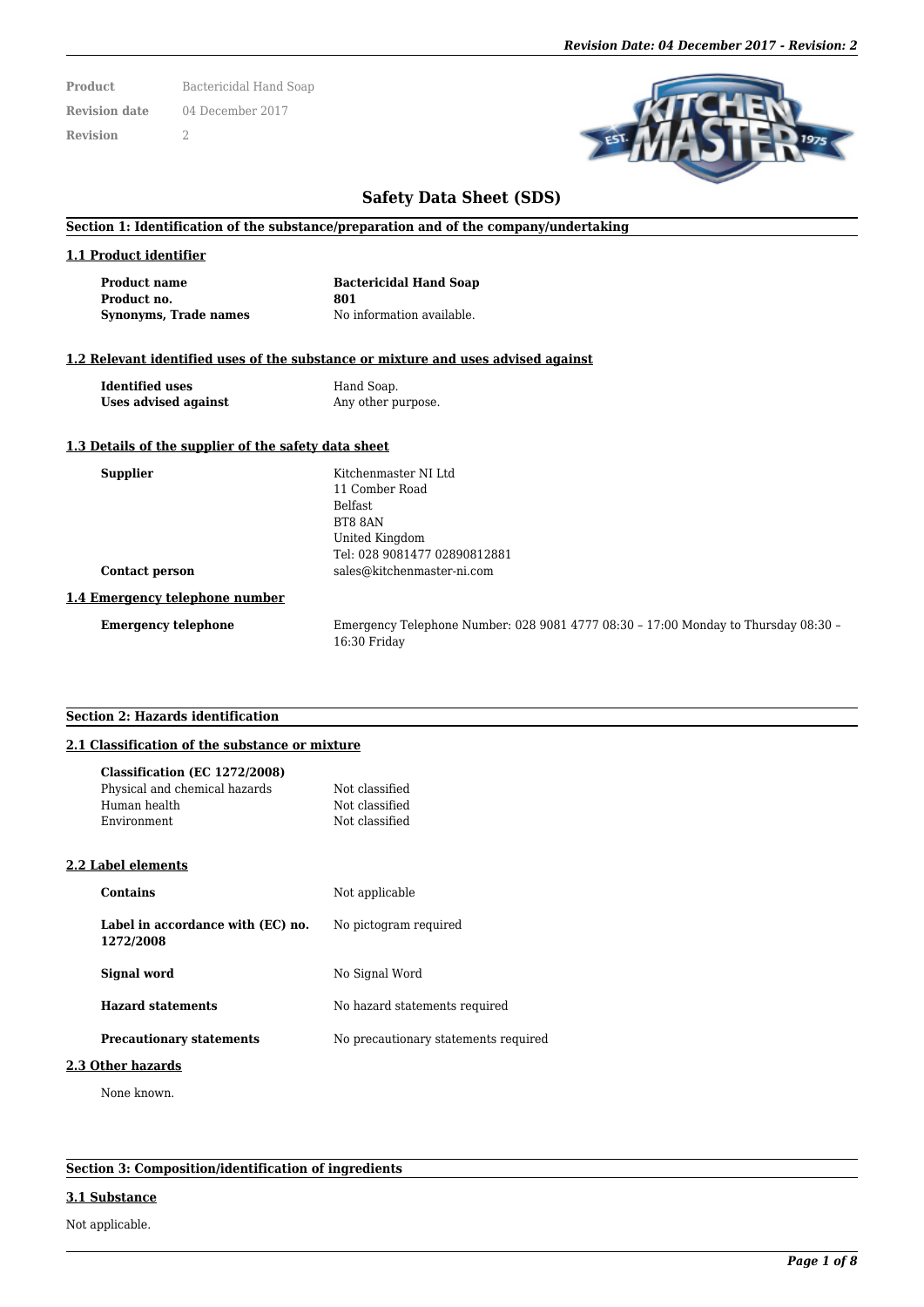# **3.2 Mixtures**

| <b>Name</b>                                                                               | <b>Product identifier</b>                                                          | Reg. EU 1272/2008                                                                             | $\frac{10}{6}$ |
|-------------------------------------------------------------------------------------------|------------------------------------------------------------------------------------|-----------------------------------------------------------------------------------------------|----------------|
| Alcohols, C12-14 (even numbered),<br>$ $ ethoxylated < 2.5 EO, sulfates, sodium<br>lsalts | CAS-No.: 68891-38-3<br>EC No.: 500-234-8                                           | Skin Irrit.2 - H315, Eye Dam. 1 - H318, Aquatic Chronic 3 -<br>H412                           | 1-10%          |
| 2,4,4-TRICHLORO-2-HYDROXY-DIPHENYL CAS-No.: 3380-34-5<br><b>IETHER</b>                    | EC No.: 222-182-2                                                                  | Skin Irrit.2 - H315, Eye Irrit.2A - H319, Aquatic Acute 1 -<br>H400, Aquatic Chronic 1 - H410 | $0.1 - 1\%$    |
| <i>d</i> lycerol                                                                          | ICAS-No.: 56-81-5<br>IEC No.: 200-289-5<br>REACH Reg No.:<br>01-2119471987-18-0000 |                                                                                               | $0.01 - 0.1\%$ |

The full text for all hazard statements are displayed in section 16.

|  | Composition comments |  |
|--|----------------------|--|
|  |                      |  |
|  |                      |  |

**Composition comments** The data shown are in accordance with the latest EC Directives.

## **Section 4: First aid measures**

#### **4.1 Description of first aid measures**

| <b>General information</b> | Provide general first aid, rest, warmth and fresh air. As a general rule, in case of doubt or if    |
|----------------------------|-----------------------------------------------------------------------------------------------------|
|                            | symptoms persist, always call a doctor.                                                             |
| <b>Inhalation</b>          | Move the exposed person to fresh air at once. Get medical attention if any discomfort               |
|                            | continues. If breathing is difficult, provide oxygen. If not breathing, give artificial respiration |
|                            | and get medical attention.                                                                          |
| Ingestion                  | If vomiting occurs, keep head low so that stomach content doesn't enter the lungs. Get              |
|                            | medical attention if discomfort occurs. Never give anything by mouth to an unconscious              |
|                            | person.                                                                                             |
| <b>Skin contact</b>        | Remove affected person from source of contamination. Rinse skin thoroughly with water.              |
| Eye contact                | Immediately flush eyes with plenty of water for at least 15 minutes, lifting lower and upper        |
|                            | evelids occasionally. Make sure to remove any contact lenses from the eyes. Avoid                   |
|                            | contaminating unaffected eye. Seek medical advice.                                                  |

## **4.2 Most important symptoms and effects, both acute and delayed**

| <b>General information</b> | The severity of the symptoms described will vary dependent on the concentration and the<br>length of exposure. |
|----------------------------|----------------------------------------------------------------------------------------------------------------|
| <b>Inhalation</b>          | No specific symptoms noted.                                                                                    |
| Ingestion                  | May cause discomfort if swallowed.                                                                             |
| Skin contact               | No specific symptoms noted.                                                                                    |
| Eye contact                | May cause temporary eye irritation.                                                                            |

## **4.3 Indication of any immediate medical attention and special treatment needed**

| Notes to the physician | Treat symptomatically. |  |
|------------------------|------------------------|--|
|                        |                        |  |

# **Section 5: Fire-fighting measures**

#### **5.1 Extinguishing media**

| <b>Extinguishing media</b>     | Use fire-extinguishing media appropriate for surrounding materials. |
|--------------------------------|---------------------------------------------------------------------|
| Unsuitable extinguishing media | No unsuitable extinguishing media identified.                       |

#### **5.2 Special hazards arising from the substance or mixture**

| <b>Hazardous combustion products</b> | When heated, vapours/gases hazardous to health may be formed.                                                                        |
|--------------------------------------|--------------------------------------------------------------------------------------------------------------------------------------|
| Unusual fire & explosion hazards     | No unusual fire or explosion hazards noted.                                                                                          |
| <b>Specific hazards</b>              | No specific hazards are identified for the product. In the event of damage to packaging,                                             |
|                                      | floors may become slippery, avoid falls.                                                                                             |
|                                      |                                                                                                                                      |
| 5.3 Advice for firefighters          |                                                                                                                                      |
| Special fire fighting procedures     |                                                                                                                                      |
|                                      | Ventilate closed spaces before entering them. If possible, fight fire from protected position.                                       |
|                                      | Keep up-wind to avoid fumes. Water spray should be used to cool containers.                                                          |
|                                      | <b>Protective equipment for firefighters</b> Fire-fighters should wear appropriate protective equipment and self-contained breathing |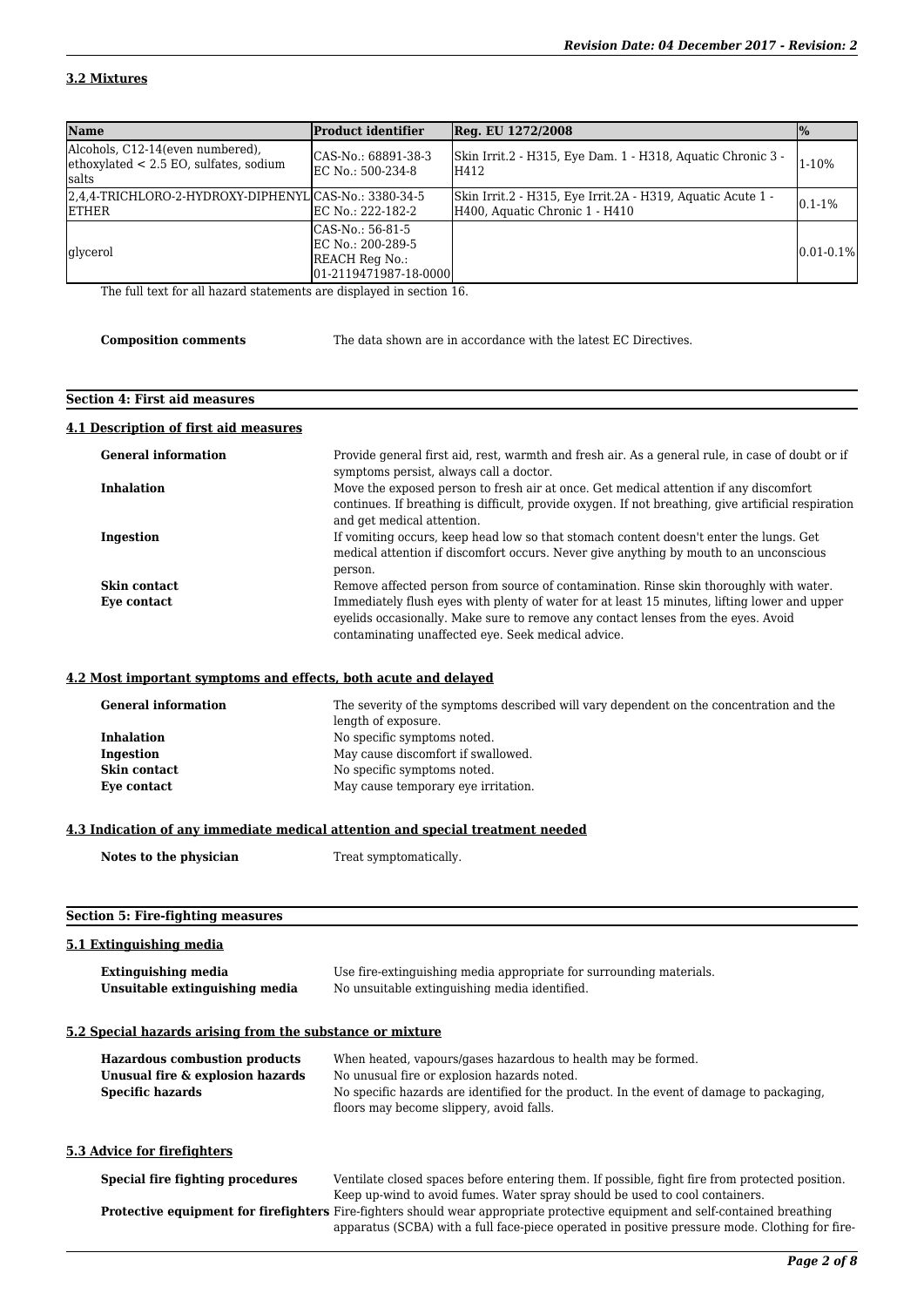fighters (including helmets, protective boots and gloves) conforming to European standard EN 469 will provide a basic level of protection for chemical incidents.

#### **Section 6: Accidental release measures**

| 6.1 Personal precautions, protective equipment and emergency procedures                                                                                                     |                                                                                                                                                                                                                                                                                                                                                                                                                                                                                                                                                   |
|-----------------------------------------------------------------------------------------------------------------------------------------------------------------------------|---------------------------------------------------------------------------------------------------------------------------------------------------------------------------------------------------------------------------------------------------------------------------------------------------------------------------------------------------------------------------------------------------------------------------------------------------------------------------------------------------------------------------------------------------|
| <b>Personal precautions</b><br>For emergency responders                                                                                                                     | Read and follow manufacturer's recommendations.<br>Follow safe handling advice and personal protective equipment recommendations for normal<br>use of product.                                                                                                                                                                                                                                                                                                                                                                                    |
| <b>6.2 Environmental precautions</b>                                                                                                                                        |                                                                                                                                                                                                                                                                                                                                                                                                                                                                                                                                                   |
| <b>Environmental precautions</b>                                                                                                                                            | Prevent further leakage or spillage if safe to do so.                                                                                                                                                                                                                                                                                                                                                                                                                                                                                             |
| 6.3 Methods and material for containment and cleaning up                                                                                                                    |                                                                                                                                                                                                                                                                                                                                                                                                                                                                                                                                                   |
| Spill clean up methods                                                                                                                                                      | Ventilate area. Restrict non-essential personnel from the area. In case of spills, beware of<br>slippery floors and surfaces. Small spills may be absorbed with paper towels. In case of a<br>large scale of spill, dyke area with sand to stop the spill spreading.<br>Absorb spillage with non-combustible, absorbent material - sand. Flush with plenty of water<br>to clean spillage area. Ensure that waste and contaminated materials are collected and<br>removed from the work area as soon as possible in a suitably labelled container. |
| <b>6.4 Reference to other sections</b>                                                                                                                                      |                                                                                                                                                                                                                                                                                                                                                                                                                                                                                                                                                   |
| Reference to other sections                                                                                                                                                 | See section 1 for emergency contact. For personal protection, see section 8. For waste<br>disposal, see section 13.                                                                                                                                                                                                                                                                                                                                                                                                                               |
| <b>Section 7: Handling and storage</b>                                                                                                                                      |                                                                                                                                                                                                                                                                                                                                                                                                                                                                                                                                                   |
| 7.1 Precautions for safe handling                                                                                                                                           |                                                                                                                                                                                                                                                                                                                                                                                                                                                                                                                                                   |
| <b>Handling</b>                                                                                                                                                             | Read and follow manufacturer's recommendations. Do not mix with other chemicals. Avoid<br>contact with eyes.                                                                                                                                                                                                                                                                                                                                                                                                                                      |
| 7.2 Conditions for safe storage, including any incompatibilities                                                                                                            |                                                                                                                                                                                                                                                                                                                                                                                                                                                                                                                                                   |
| Keep upright, locked up and out of reach of children. Store in tightly closed original<br><b>Storage precautions</b><br>container in a dry, cool and well-ventilated place. |                                                                                                                                                                                                                                                                                                                                                                                                                                                                                                                                                   |
| <b>Storage class</b>                                                                                                                                                        | Unspecified storage.                                                                                                                                                                                                                                                                                                                                                                                                                                                                                                                              |
| 7.3 Specific end use(s)                                                                                                                                                     |                                                                                                                                                                                                                                                                                                                                                                                                                                                                                                                                                   |
| Specific end use(s)<br><b>Usage description</b>                                                                                                                             | The identified uses for this product are detailed in Section 1.2.<br>Use only according to directions. Replace and tighten cap after use.                                                                                                                                                                                                                                                                                                                                                                                                         |

## **Section 8: Exposure controls/Personal protection**

## **8.1 Control parameters**

| Component       | <b>STD</b> | TWA (8 Hrs) |                     | STEL (15mins) | <b>Notes</b> |
|-----------------|------------|-------------|---------------------|---------------|--------------|
| <b>glycerol</b> | OEL        |             | $10 \text{ mg/m}$   |               |              |
| glycerol        | WEL        |             | $10 \text{ mg/m}^3$ |               |              |

**Ingredient comments** OEL - Occulational Exposure Limit - Ireland, Occupational Exposure Limits 2016. WEL - Workplace Exposure Limits - EH40/2005 Workplace exposure limits.

#### **8.2 Exposure Controls**

**Protective equipment**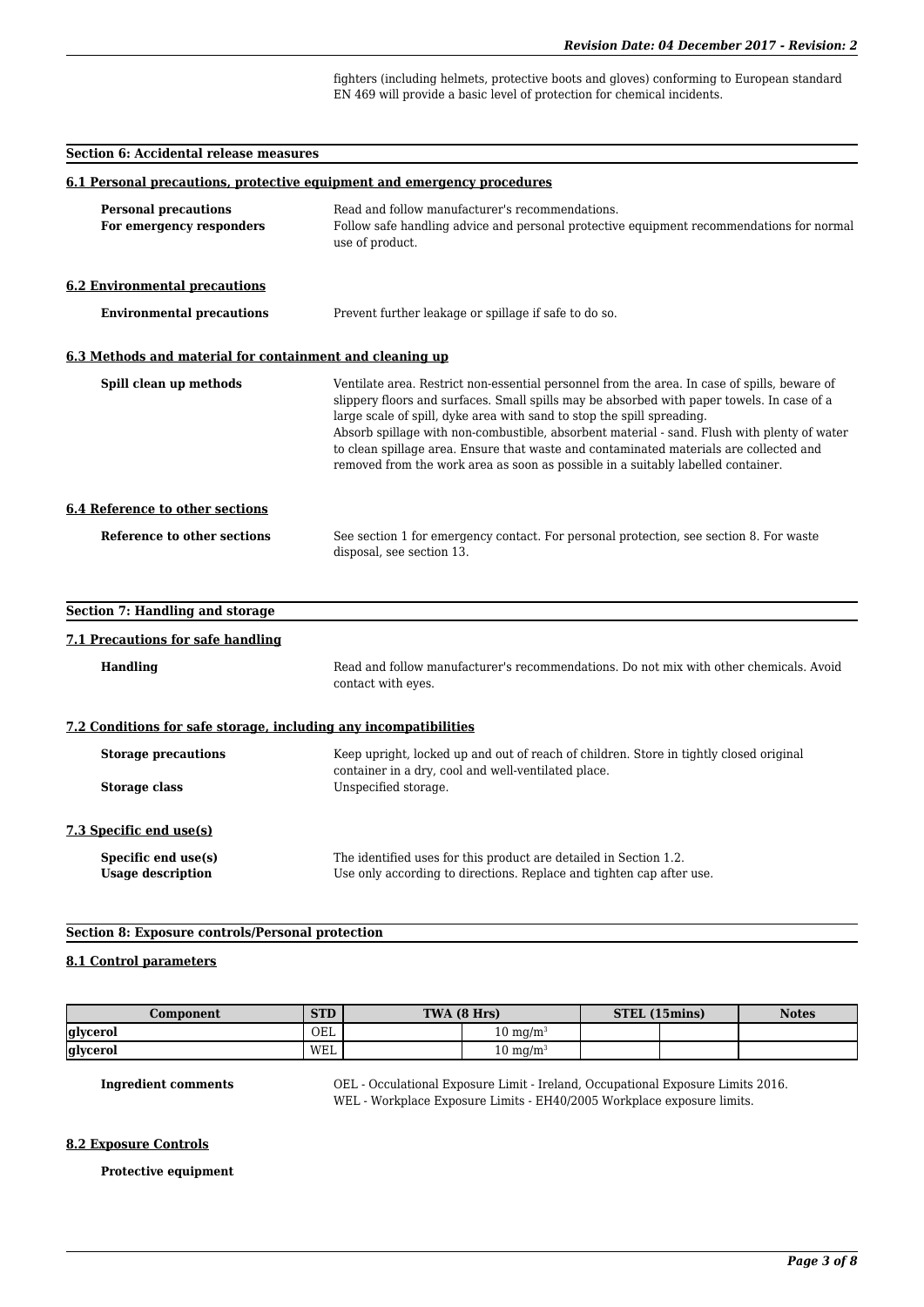

**Engineering measures** Provide adequate ventilation. **Respiratory equipment** Not applicable in normal conditions of use. Hand protection Not normally required, however helpful for prolonged or repeated contact. **Eye protection** Eye protection is normally not required during intended product use. **Other protection** Protective clothing not required for normal use of the product. **Hygiene measures** Rinse hands and dry thoroughly after use. **Process conditions** Dispose of rinse water in accordance with local and national regulations.

# **Section 9: Physical and chemical properties**

## **9.1 Information on basic physical and chemical properties**

| Appearance<br>Colour<br>Odour              | Highly viscous liquid.<br>Colourless.<br>Odourless. |
|--------------------------------------------|-----------------------------------------------------|
| <b>Odour threshold - lower</b>             | No information available.                           |
| Odour threshold - upper                    | No information available.                           |
| pH-Value, Conc. Solution                   | 7.00                                                |
| pH-Value, Diluted solution                 | No information available.                           |
| <b>Melting point</b>                       | No information available.                           |
| Initial boiling point and boiling<br>range | No information available.                           |
| <b>Flash point</b>                         | No information available.                           |
| <b>Evaporation rate</b>                    | No information available.                           |
| <b>Flammability state</b>                  | No information available.                           |
| <b>Flammability limit - lower(%)</b>       | No information available.                           |
| Flammability limit - upper(%)              | No information available.                           |
| Vapour pressure                            | No information available.                           |
| Vapour density (air=1)                     | No information available.                           |
| <b>Relative density</b>                    | 1.022g/cm <sup>3</sup> @ 20.00 °C                   |
| <b>Bulk density</b>                        | No information available.                           |
| Solubility                                 | Soluble in water.                                   |
| <b>Decomposition temperature</b>           | No information available.                           |
| Partition coefficient; n-<br>Octanol/Water | No information available.                           |
| Auto ignition temperature (°C)             | No information available.                           |
| <b>Viscosity</b>                           | No information available.                           |
| <b>Explosive properties</b>                | Not classified as explosive.                        |
| <b>Oxidising properties</b>                | No information available.                           |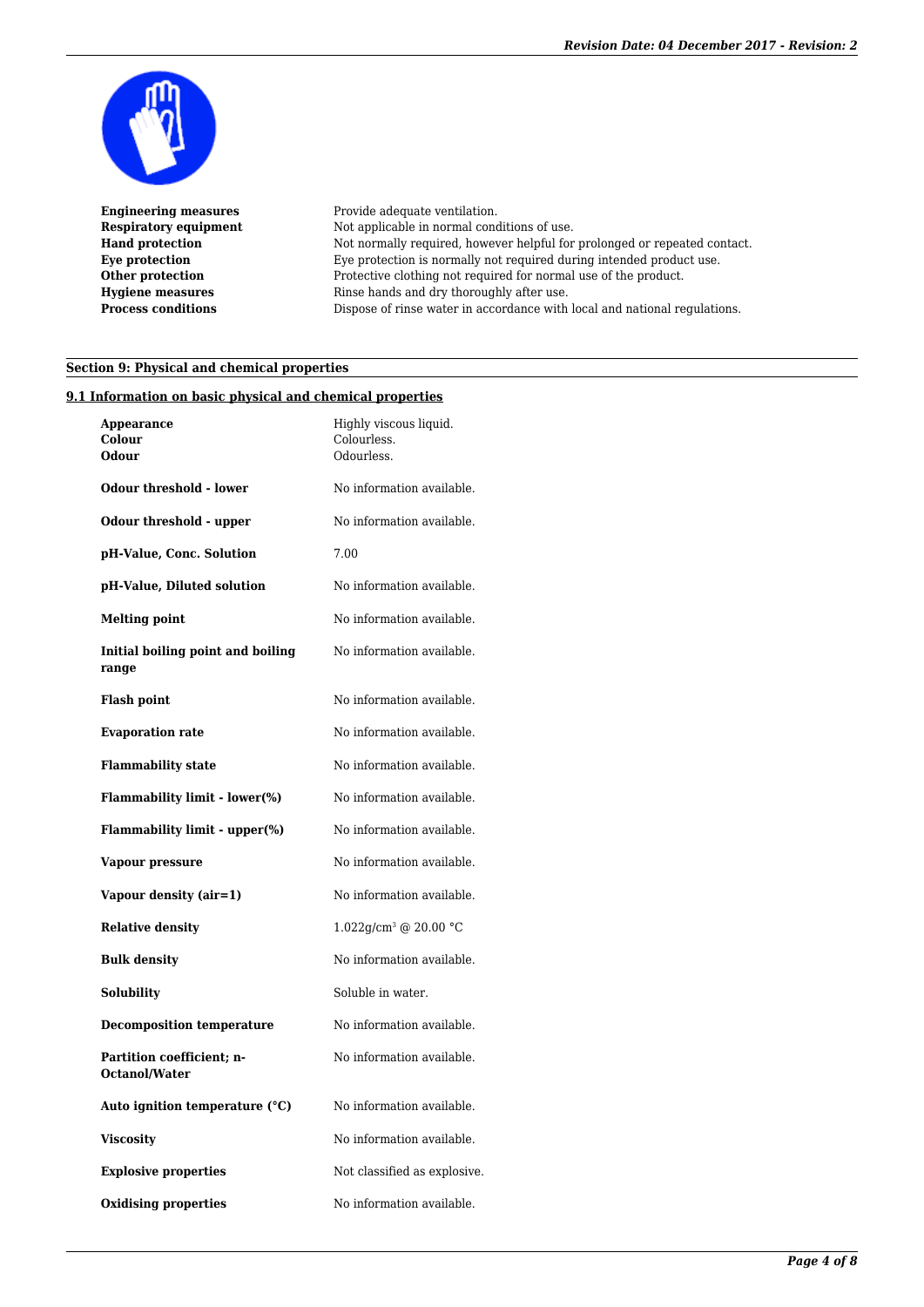# *Revision Date: 04 December 2017 - Revision: 2*

|  | 9.2 Other information |
|--|-----------------------|
|  |                       |

| Molecular weight          | No information available. |
|---------------------------|---------------------------|
| Volatile organic compound | No information available. |
| Other information         | None noted.               |

| Section 10: Stability and reactivity                                                               |                                                                            |
|----------------------------------------------------------------------------------------------------|----------------------------------------------------------------------------|
| 10.1 Reactivity                                                                                    |                                                                            |
| <b>Reactivity</b>                                                                                  | No specific reactivity hazards associated with this product.               |
| 10.2 Chemical stability                                                                            |                                                                            |
| <b>Stability</b>                                                                                   | Stable under normal temperature conditions and recommended use.            |
| <b>10.3 Possibility of hazardous reactions</b>                                                     |                                                                            |
| <b>Hazardous reactions</b><br><b>Hazardous polymerisation</b><br><b>Polymerisation description</b> | None under normal processing.<br>Not relevant.<br>Not applicable.          |
| <b>10.4 Conditions to Avoid</b>                                                                    |                                                                            |
| <b>Conditions to avoid</b>                                                                         | No specific conditions to avoid are noted.                                 |
| 10.5 Incompatible materials                                                                        |                                                                            |
| <b>Materials to avoid</b>                                                                          | Do not mix with other chemicals unless listed on directions.               |
| 10.6 Hazardous decomposition products                                                              |                                                                            |
|                                                                                                    | Hazardous decomposition products If heated, harmful vapours may be formed. |

# **Section 11: Toxicological information**

# **11.1 Information on toxicological effects**

| <b>Toxicological information</b>                                                                                    | No toxicological information for the overall finished product.                                                      |
|---------------------------------------------------------------------------------------------------------------------|---------------------------------------------------------------------------------------------------------------------|
| <b>Acute toxicity (Oral LD50)</b><br><b>Acute toxicity (Dermal LD50)</b><br><b>Acute toxicity (Inhalation LD50)</b> | No information available.<br>No information available.<br>No information available.                                 |
| Serious eye damage/irritation                                                                                       | Slight to Moderate.                                                                                                 |
| <b>Skin corrosion/irritation</b>                                                                                    | No information available.                                                                                           |
| <b>Respiratory sensitisation</b><br><b>Skin sensitisation</b>                                                       | No information available.<br>No information available.                                                              |
| Germ cell mutagenicity                                                                                              | No information available.                                                                                           |
| Carcinogenicity                                                                                                     | No information available.                                                                                           |
| Specific target organ toxicity - Single exposure:                                                                   |                                                                                                                     |
| <b>STOT - Single exposure</b>                                                                                       | No information available.                                                                                           |
| Specific target organ toxicity - Repeated exposure:                                                                 |                                                                                                                     |
| <b>STOT - Repeated exposure</b>                                                                                     | No information available.                                                                                           |
| <b>Inhalation</b>                                                                                                   | No specific symptoms noted.                                                                                         |
| Ingestion                                                                                                           | May cause discomfort if swallowed.                                                                                  |
| Skin contact                                                                                                        | No specific symptoms noted.                                                                                         |
| Eye contact                                                                                                         | May cause temporary eye irritation.                                                                                 |
| Waste management                                                                                                    | When handling waste, consideration should be made to the safety precautions applying to<br>handling of the product. |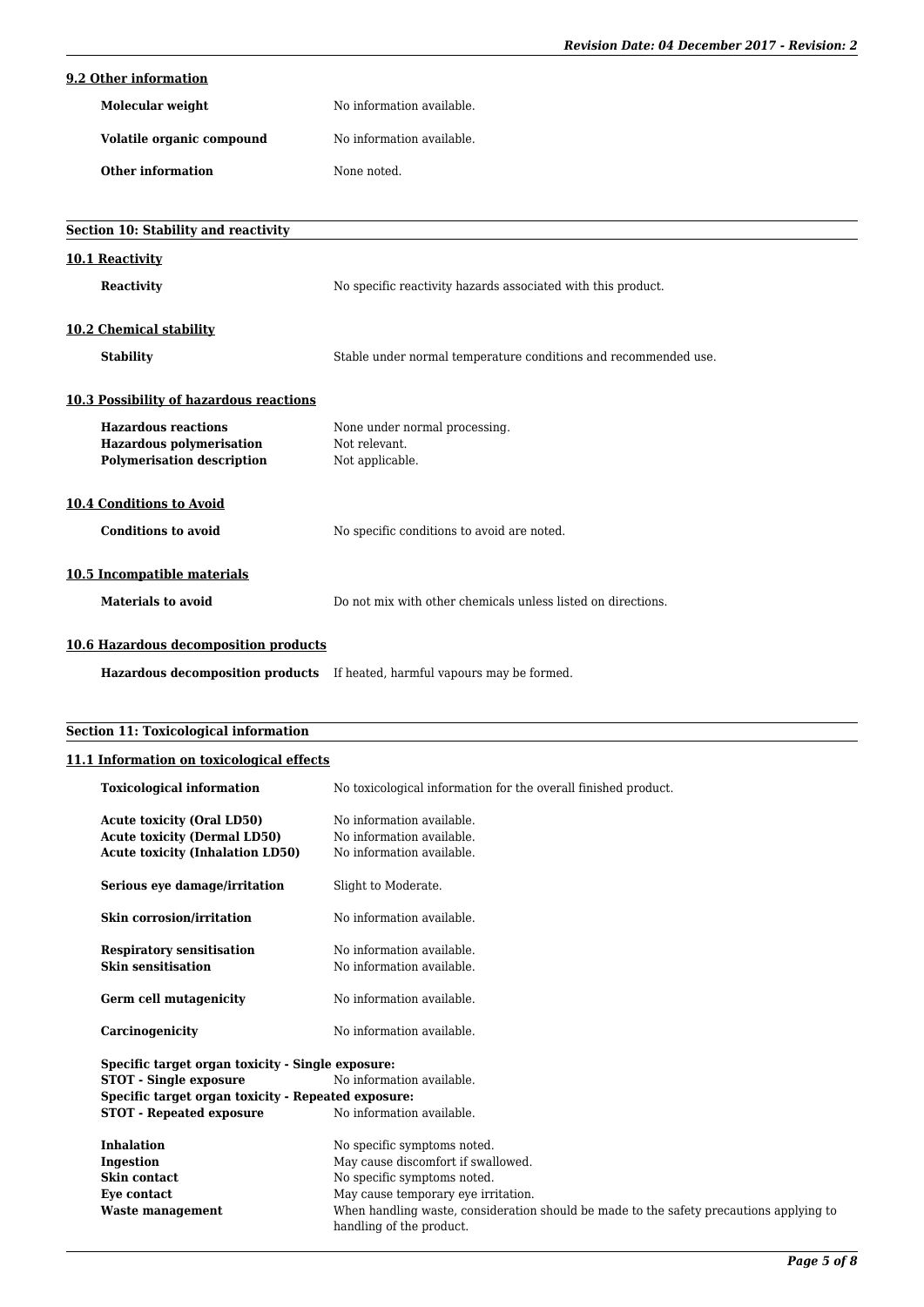**Routes of entry Mondumer Shows** No information available.<br> **Target organs** Eyes, skin, digestive syste Eyes, skin, digestive system, respiratory system.

**Aspiration hazards:** No information available.<br> **Reproductive toxicity:** No information available. No information available.

# **Section 12: Ecological information**

# **12.1 Toxicity**

| <b>Acute toxicity - Fish</b>                                        | No information available.                                                                                           |
|---------------------------------------------------------------------|---------------------------------------------------------------------------------------------------------------------|
| Acute toxicity - Aquatic invertebrates No information available.    |                                                                                                                     |
| <b>Acute toxicity - Aquatic plants</b>                              | No information available.                                                                                           |
| <b>Acute toxicity - Microorganisms</b>                              | No information available.                                                                                           |
| <b>Chronic toxicity - Fish</b>                                      | No information available.                                                                                           |
| <b>Chronic toxicity - Aquatic</b>                                   | No information available.                                                                                           |
| invertebrates                                                       |                                                                                                                     |
| <b>Chronic toxicity - Aquatic plants</b>                            | No information available.                                                                                           |
| <b>Chronic toxicity - Microorganisms</b>                            | No information available.                                                                                           |
| <b>Ecotoxicity</b>                                                  | Not regarded as dangerous for the environment.                                                                      |
| <b>Eco toxilogical information</b>                                  | Not classified as dangerous for the environment according to the criteria of Regulation (EC)<br>No 1272/2008.       |
| 12.2 Persistence and degradability                                  |                                                                                                                     |
| <b>Degradability</b>                                                | No information available.                                                                                           |
| <b>Biological oxygen demand</b>                                     | No information available.                                                                                           |
| <b>Chemical oxygen demand</b>                                       | No information available.                                                                                           |
|                                                                     |                                                                                                                     |
| 12.3 Bioaccumulative potential                                      |                                                                                                                     |
| <b>Bioaccumulative potential</b>                                    | No data available on bioaccumulation.                                                                               |
| <b>Bioaccumulation factor</b>                                       | No information available.                                                                                           |
| Partition coefficient; n-                                           | No information available.                                                                                           |
| <b>Octanol/Water</b>                                                |                                                                                                                     |
| 12.4 Mobility in soil                                               |                                                                                                                     |
| <b>Mobility</b>                                                     | Soluble in water.                                                                                                   |
| 12.5 Results of PBT and vPvB assessment                             |                                                                                                                     |
| <b>Results of PBT and vPvB assessment</b> No information available. |                                                                                                                     |
| 12.6 Other adverse effects                                          |                                                                                                                     |
| <b>Other adverse effects</b>                                        | None known.                                                                                                         |
|                                                                     |                                                                                                                     |
|                                                                     |                                                                                                                     |
|                                                                     |                                                                                                                     |
| <b>Section 13: Disposal considerations</b>                          |                                                                                                                     |
| <b>Waste management</b>                                             | When handling waste, consideration should be made to the safety precautions applying to<br>handling of the product. |
|                                                                     |                                                                                                                     |
| 13.1 Waste treatment methods                                        |                                                                                                                     |
| <b>Disposal methods</b>                                             | Dispose of waste and residues in accordance with local authority requirements.                                      |
|                                                                     |                                                                                                                     |
| <b>Section 14: Transport information</b>                            |                                                                                                                     |
| 14.1 UN number                                                      |                                                                                                                     |
| UN no. (ADR)                                                        | Not applicable.                                                                                                     |
| UN no. (IMDG)                                                       | Not applicable.                                                                                                     |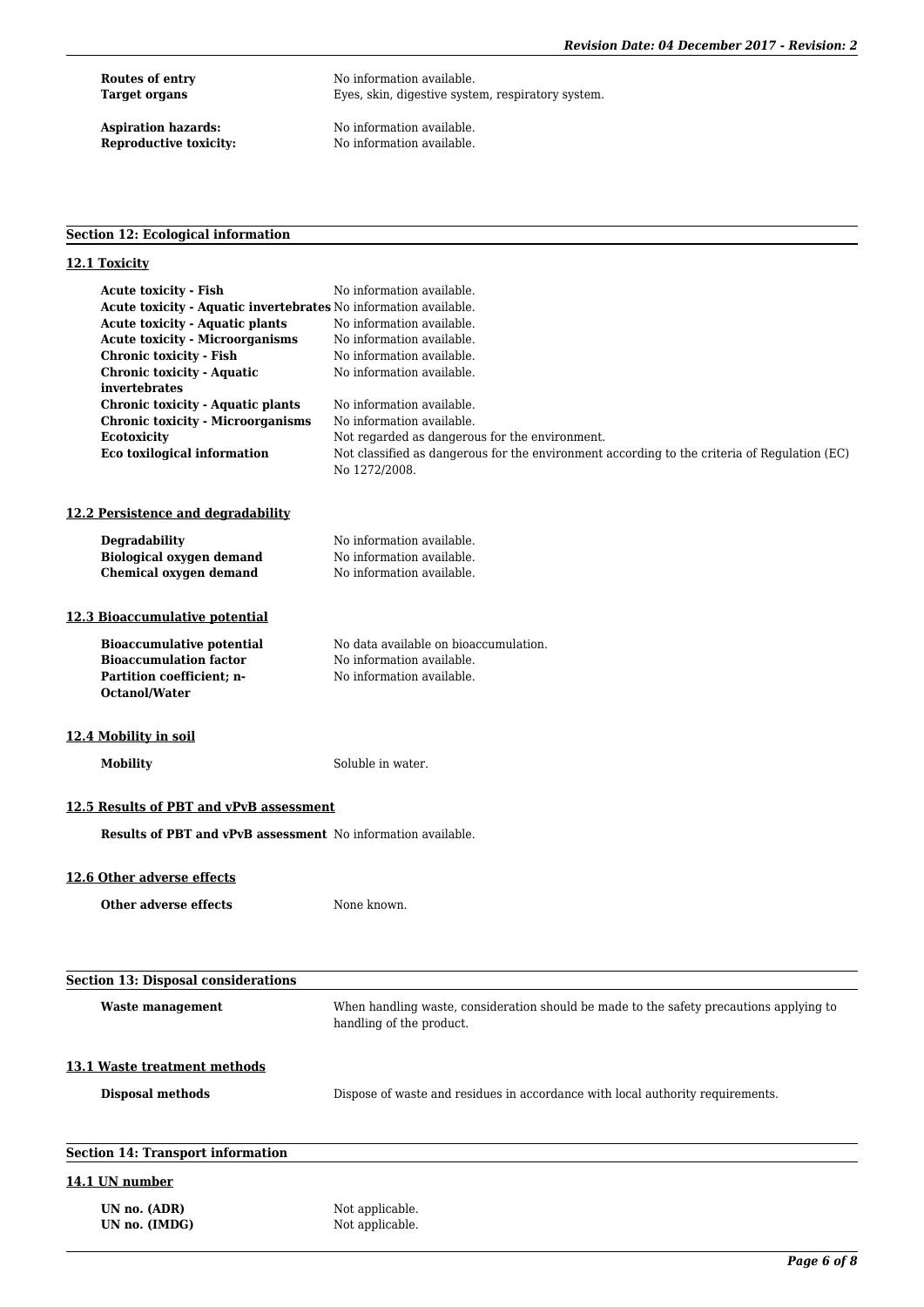| UN no. (IATA)                                                | Not applicable.                    |
|--------------------------------------------------------------|------------------------------------|
| 14.2 UN proper shipping name                                 |                                    |
| ADR proper shipping name<br><b>IMDG</b> proper shipping name | Not applicable.<br>Not applicable. |
| <b>IATA</b> proper shipping name                             | Not applicable.                    |
| 14.3 Transport hazard class(es)                              |                                    |
| <b>ADR</b> class                                             | Not applicable.                    |
| <b>IMDG</b> class                                            | Not applicable.                    |
| <b>IATA</b> class                                            | Not applicable.                    |
| <b>Transport labels</b>                                      | Not applicable                     |
| 14.4 Packing group                                           |                                    |
| ADR/RID/ADN packing group                                    | Not applicable.                    |
| <b>IMDG</b> packing group                                    | Not applicable.                    |
| <b>IATA</b> packing group                                    | Not applicable.                    |
| 14.5 Environmental hazards                                   |                                    |
| <b>ADR</b>                                                   | No                                 |
| <b>IMDG</b>                                                  | No                                 |
| <b>IATA</b>                                                  | N <sub>0</sub>                     |
| 14.6 Special precautions for user                            |                                    |
| <b>EMS</b>                                                   | Not applicable.                    |
| <b>Emergency action code</b>                                 | Not applicable.                    |
| Hazard no. (ADR)                                             | Not applicable.                    |
| <b>Tunnel restriction code</b>                               | Not applicable.                    |

# **14.7 Transport in bulk according to annex II of MARPOL73/78 and the IBC code**

Not applicable.

# **Section 15: Regulatory information**

# **15.1 Safety, health and environmental regulations/Legislation specific for the substance or mixture**

| <b>EU</b> legislation             | Regulation (EC) No 1272/2008 of the European Parliament and of the Council of 16<br>December 2008 on classification, labelling and packaging of substances and mixtures,<br>amending and repealing Directives 67/548/EEC and 1999/45/EC, and amending Regulation<br>(EC) No 1907/2006 with amendments. The UN Globally Harmonized System (GHS) Safety<br>Data Sheet format (Annex IV) is implemented as Annex II of REACH EU No 453/2010 of 20th<br>May 2010 amending regulation (EC) No 1907/2006. |
|-----------------------------------|-----------------------------------------------------------------------------------------------------------------------------------------------------------------------------------------------------------------------------------------------------------------------------------------------------------------------------------------------------------------------------------------------------------------------------------------------------------------------------------------------------|
| Approved code of practice         | 2016 Code of Practice for the Chemical Agents Regulations in accordance with section 60 of<br>the Safety, Health and Welfare at Work Act 2005 (No. 10 of 2005).                                                                                                                                                                                                                                                                                                                                     |
|                                   | Workplace Exposure Limits Guidance Note EH40/2005.                                                                                                                                                                                                                                                                                                                                                                                                                                                  |
| <b>Chemical safety assessment</b> | No chemical safety assessment has been carried out.                                                                                                                                                                                                                                                                                                                                                                                                                                                 |

#### **Section 16: Other information**

| <b>General information</b> | This Safety Data Sheet is in accordance with Reach Regulation (EC) No 453/2010.              |
|----------------------------|----------------------------------------------------------------------------------------------|
| <b>Revision comments</b>   | [3] Section 3: Information updated. Formulation updated. [8] Section 8: Information updated. |
|                            | This is a second issue.                                                                      |
| <b>Revision date</b>       | 04 December 2017                                                                             |
| Supersedes date            | 21 June 2017                                                                                 |
| <b>Revision</b>            | 2                                                                                            |
| Safety data sheet status   | Approved.                                                                                    |
| Hazard statements in full  |                                                                                              |
| H315                       | Causes skin irritation.                                                                      |
| H318                       | Causes serious eye damage.                                                                   |